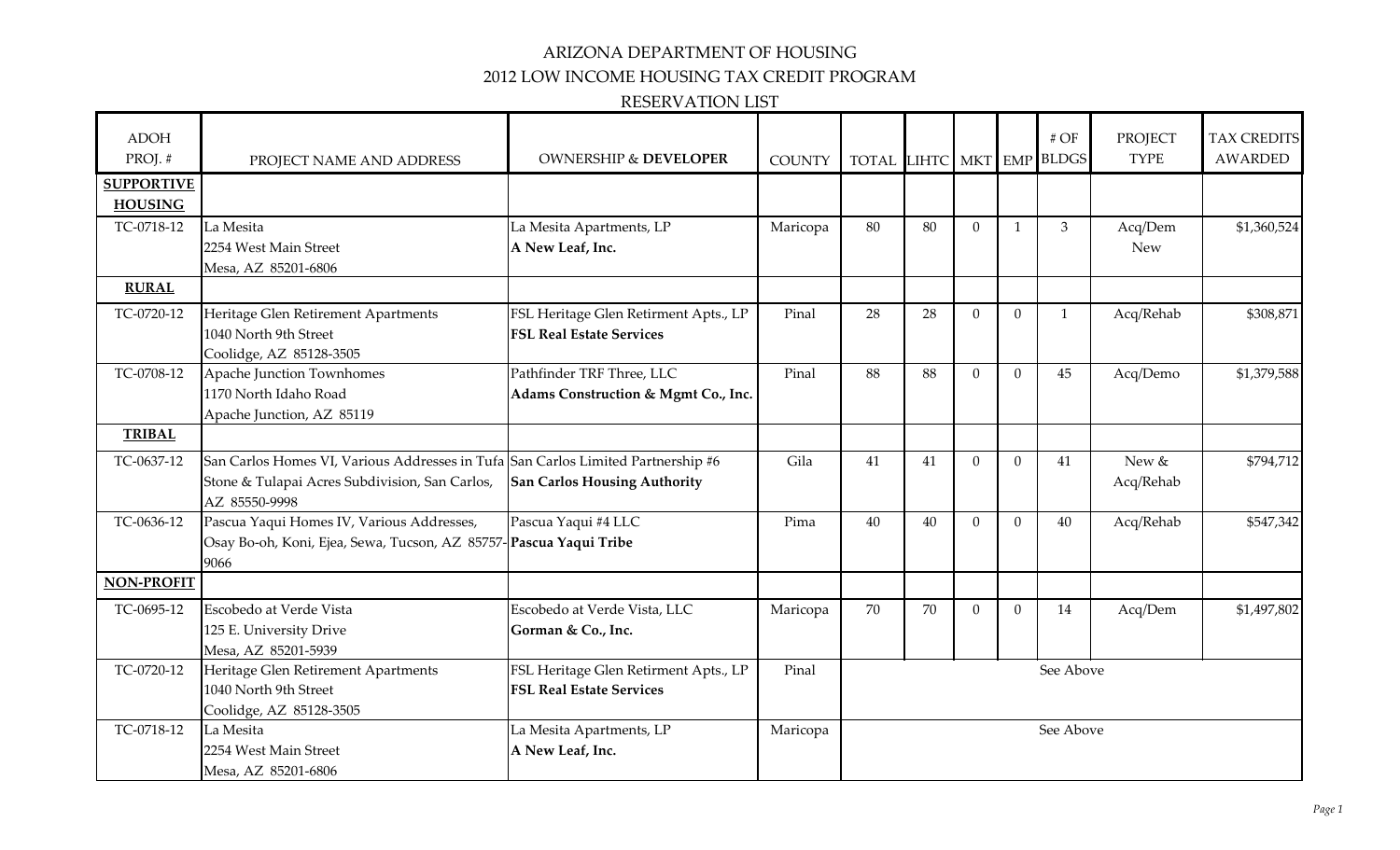## ARIZONA DEPARTMENT OF HOUSING

2012 LOW INCOME HOUSING TAX CREDIT PROGRAM

#### RESERVATION LIST

| <b>ADOH</b><br>PROJ.# | PROJECT NAME AND ADDRESS                  | <b>OWNERSHIP &amp; DEVELOPER</b>       | <b>COUNTY</b> | TOTAL LIHTC MKT EMP BLDGS |     |              |                | $\#$ OF      | <b>PROJECT</b><br><b>TYPE</b> | <b>TAX CREDITS</b><br><b>AWARDED</b> |
|-----------------------|-------------------------------------------|----------------------------------------|---------------|---------------------------|-----|--------------|----------------|--------------|-------------------------------|--------------------------------------|
| <b>GENERAL</b>        |                                           |                                        |               |                           |     |              |                |              |                               |                                      |
| TC-0681-12            | The Marquee                               | Marquee Affordable Housing, LP         | Maricopa      | 34                        | 34  | $\mathbf{0}$ | $\overline{0}$ | $\mathbf{1}$ | Acq/Rehab                     | \$356,463                            |
|                       | 620 N. 2nd Avenue                         | CDP Affordable Housing Corp.           |               |                           |     |              |                |              |                               |                                      |
|                       | Phoenix, AZ 85003-1547                    |                                        |               |                           |     |              |                |              |                               |                                      |
| TC-0730-12            | Villas at Pasadena                        | Villas at Pasadena, LP                 | Maricopa      | 34                        | 34  | $\Omega$     | $\mathbf{0}$   | 8            | <b>New</b>                    | \$568,550                            |
|                       | 1604 W. Pasadena Avenue                   | Hope Development, LLC                  |               |                           |     |              |                |              | Acq/Rehab                     |                                      |
|                       | Phoenix, AZ 85015-5015                    |                                        |               |                           |     |              |                |              |                               |                                      |
| TC-0734-12            | <b>Washington Pointe Apartments</b>       | Washington Pointe, LLC                 | Maricopa      | 54                        | 54  | $\mathbf{0}$ | $\overline{0}$ | $\mathbf{1}$ | <b>New</b>                    | \$850,897                            |
|                       | SW corner E. Washington St. & S. 16th St. | Bethel Development, Inc.               |               |                           |     |              |                |              |                               |                                      |
|                       | Phoenix, AZ 85034-1108                    |                                        |               |                           |     |              |                |              |                               |                                      |
| TC-0733-12            | La Posada Apartments II                   | Yuma Housing, LLC                      | Yuma          | 64                        | 64  | $\mathbf{0}$ | $\mathbf{0}$   | 9            | <b>New</b>                    | \$1,090,019                          |
|                       | West 30th Street                          | Bethel Development, Inc.               |               |                           |     |              |                |              |                               |                                      |
|                       | Yuma, AZ 85364-7843                       |                                        |               |                           |     |              |                |              |                               |                                      |
| TC-0683-12            | Residences at Center Street Station       | Mesa Housing Associates, LLC           | Maricopa      | 81                        | 81  | $\mathbf{0}$ | $\Omega$       | $\mathbf{1}$ | <b>New</b>                    | \$1,855,983                          |
|                       | 50 East Main Street                       | <b>Urban Development Partners, LLC</b> |               |                           |     |              |                |              |                               |                                      |
|                       | Mesa, AZ 85201-7401                       |                                        |               |                           |     |              |                |              |                               |                                      |
| TC-0725-12            | <b>High Country Estates</b>               | High Country/Flagstaff LP              | Coconino      | 44                        | 44  | $\Omega$     | $\Omega$       | 6            | <b>New</b>                    | \$1,347,588                          |
|                       | 250 West High Country Trail               | <b>National Affordable Housing</b>     |               |                           |     |              |                |              |                               |                                      |
|                       | Flagstaff, AZ 86001                       | Foundation                             |               |                           |     |              |                |              |                               |                                      |
| TC-0655-12            | Aurora Village                            | Aurora Village, LP                     | Maricopa      | 65                        | 65  | $\Omega$     | $\Omega$       | $\mathbf{1}$ | Acq/Dem                       | \$1,030,871                          |
|                       | 12238 North 113th Avenue                  | Englewood Development Company,         |               |                           |     |              |                |              |                               |                                      |
|                       | Youngtown, AZ 85363-1209                  | Inc.                                   |               |                           |     |              |                |              |                               |                                      |
| TC-0648-12            | <b>Highland Metro Apts</b>                | Highland Affordable Housing Partners,  | Maricopa      | 62                        | 62  | $\Omega$     | $\Omega$       | 19           | <b>New</b>                    | \$1,000,000                          |
|                       | 912 West Highland Avenue                  | <b>LLC</b>                             |               |                           |     |              |                |              | Acq/Rehab                     |                                      |
|                       | Phoenix, AZ 85013-2442                    | Desco Arizona Affordable Housing,      |               |                           |     |              |                |              |                               |                                      |
| TC-0649-12            | <b>Garfield Sacred Heart Housing</b>      | Garfield Sacred Heart Housing, LLC     | Maricopa      | 100                       | 100 | $\mathbf{0}$ | $\mathbf{0}$   | 1            | Acq/Rehab                     | \$1,500,000                          |
|                       | 1110 North 16th Street                    | Desco Arizona Affordable Housing,      |               |                           |     |              |                |              |                               |                                      |
|                       | Phoenix, AZ 85006-3609                    | <b>LLC</b>                             |               |                           |     |              |                |              |                               |                                      |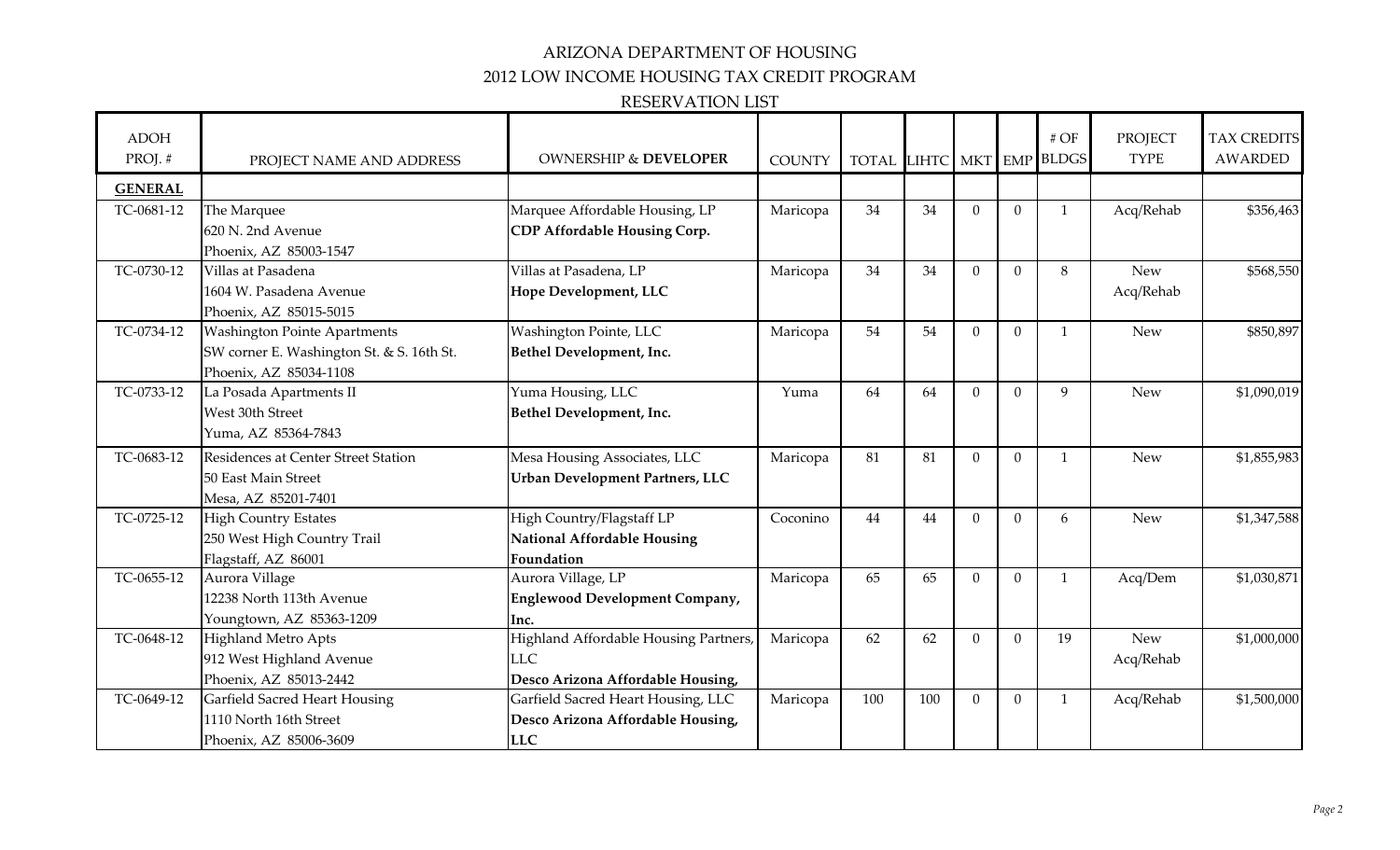# ARIZONA DEPARTMENT OF HOUSING 2012 LOW INCOME HOUSING TAX CREDIT PROGRAM

#### RESERVATION LIST

| ADOH<br>PROJ.# | PROJECT NAME AND ADDRESS           | <b>OWNERSHIP &amp; DEVELOPER</b> | <b>COUNTY</b> | <b>TOTAL</b> |      |                  |          | # $OF$<br>LIHTC MKT EMP BLDGS | <b>PROJECT</b><br>TYPE       | <b>TAX CREDITS</b><br>AWARDED |
|----------------|------------------------------------|----------------------------------|---------------|--------------|------|------------------|----------|-------------------------------|------------------------------|-------------------------------|
| TC-0709-12     | Sunnyside Pointe Villas            | Sunnyside Pointe Villas Ltd      | Pima          | 90           | 90   |                  | $\Omega$ | 91                            | <b>New</b>                   | \$1,378,887                   |
|                | South Park Avenue & Irvington Road | Partnership                      |               |              |      |                  |          |                               |                              |                               |
|                | Tucson, AZ 85706-2210              | La Frontera Partners, Inc.       |               |              |      |                  |          |                               |                              |                               |
| TC-0721-12     | Kachina Apartments                 | DHI-Kachina Apartments, LLC      | Pinal         | 96           | 95   | $\left( \right)$ |          | 8                             | Acq/Rehab                    | \$638,546                     |
|                | 316 Avenue A                       | DHI-Kachina Associates, LLC      |               |              |      |                  |          |                               |                              |                               |
|                | Casa Grande, AZ 85122-4230         |                                  |               |              |      |                  |          |                               |                              |                               |
| TC-0724-12     | Madison Gardens Senior Community   | Madison Gardens/Phoenix LP       | Maricopa      | 133          | 132  |                  |          | 133                           | Acq/Demo                     | \$2,500,000                   |
|                | 808 East Missouri Avenue           | <b>WESCAP Development, LLC</b>   |               |              |      |                  |          |                               |                              |                               |
|                | Phoenix, AZ 85014                  |                                  |               |              |      |                  |          |                               |                              |                               |
|                |                                    |                                  | <b>TOTAL</b>  | 1204         | 1202 |                  | 3        | 423                           | <b>GRAND</b><br><b>TOTAL</b> | \$<br>20,006,643              |